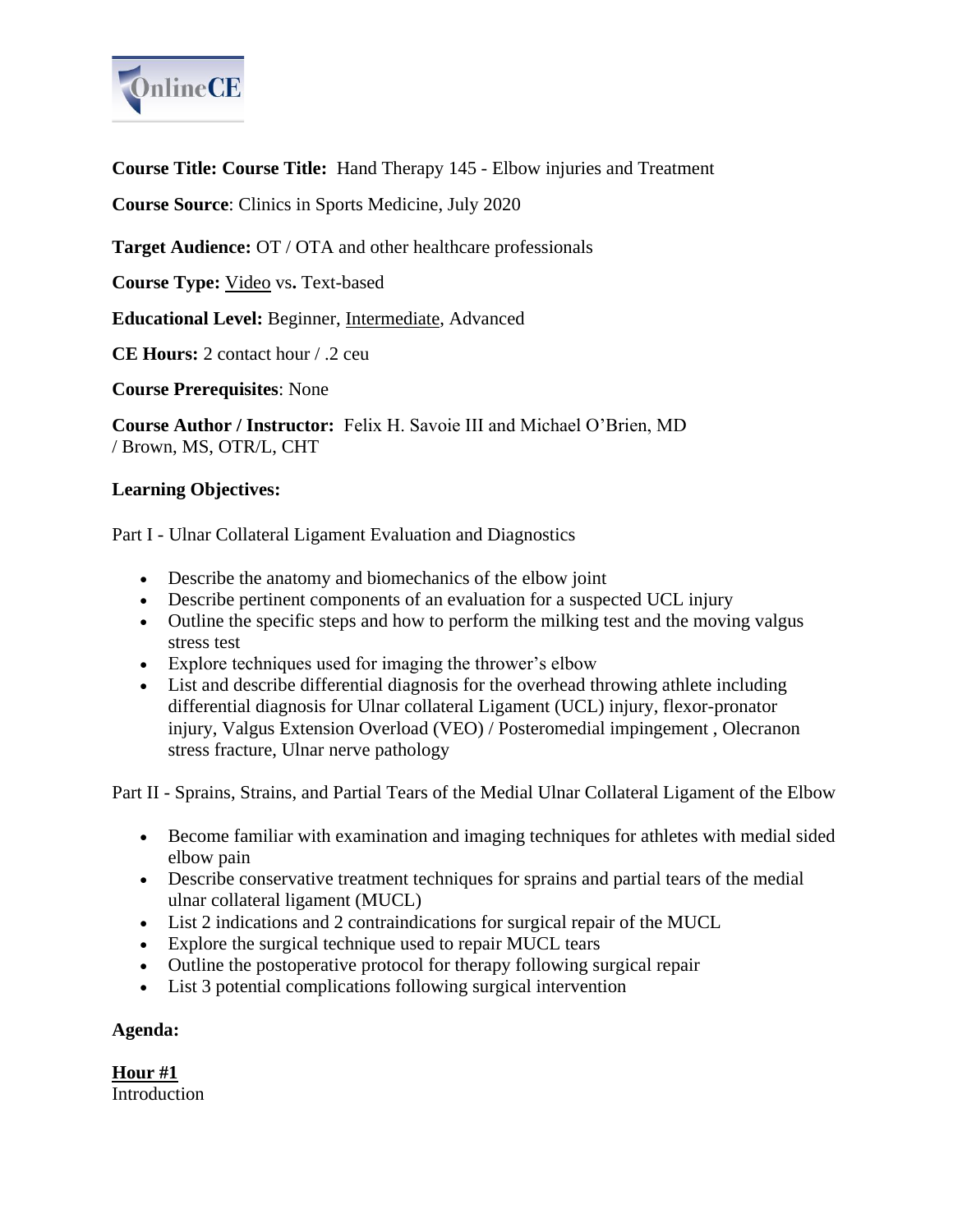Anatomy and Biomechanics History Physical Examination Inspection Palpation Range of Motion Strength Neurovascular Special Provocative Maneuvers Milking Test and Moving Valgus Stress Test Imaging of the Throwing Elbow Differential Diagnosis Ulnar Collateral Ligament (UCL), Valgus Extension Overload (VEO)/Posteromedial Impingement, Olecranon Stress Fracture, Ulnar Nerve Pathology Summary Key Points

## **Hour #2**

**Introduction** Examination and Imaging Nonoperative management Sprains Partial Tears Indications and contraindications for surgical repair Patient positioning in surgery Surgical Technique Postoperative protocol Results Potential Complications Technical Pearls Summary and Key Points

## **Course Completion Requirements:**

A passing score of 100% is required for course completion. You will have as many attempts as needed until your passing score of 100% is achieved. Upon successful completion of course and completing a satisfaction survey, you will receive your certificate of completion.

# **Additional Course Information**

**Course Registration:** Register for Free at [www.OnlineCE.com.](http://www.onlinece.com/) Once registered, you can begin to purchase courses. Contact [info@onlinece.com](mailto:info@onlinece.com) for special needs requests and assistance.

**Refund Policy:** There will be no refunds for courses taken at OnlineCE.com or monies deposited into My CE Bank. Any money on account will be used for taking future courses. If you start a course in error, or if you are dissatisfied with a course, please contact us in the first part of the course and we will void the course and you can select a replacement course.